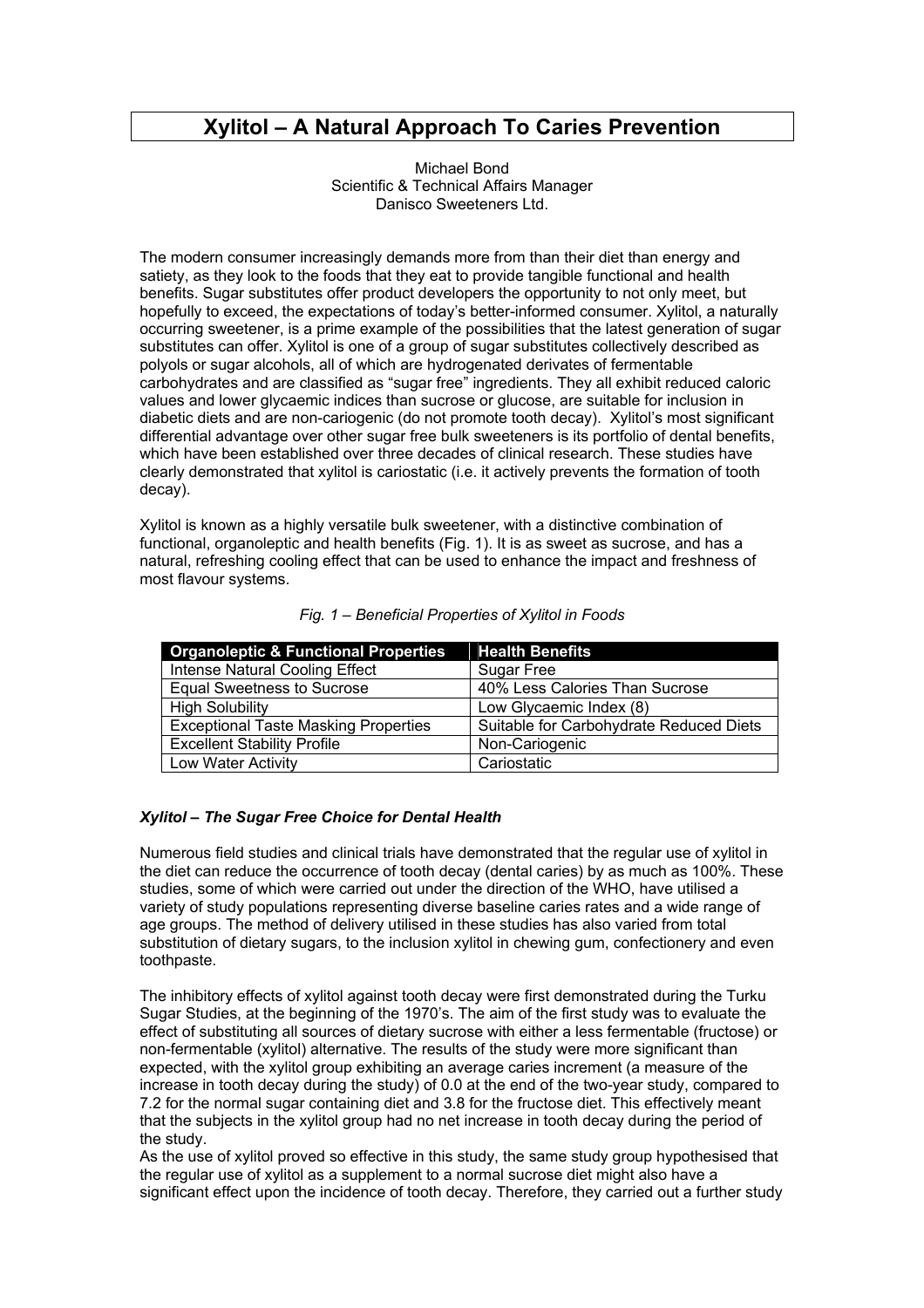that evaluated the use of a 100% xylitol sweetened chewing gum consumed four or five times daily. The effect of this intervention was no less significant than the results of the earlier full substitution study, with the subjects in the xylitol group exhibiting an average caries increment of –1.04 after 12 months (i.e. a reduction in the level of tooth decay measured at baseline), compared to an increase of 2.92 in the control group which consumed a normal sucrose sweetened chewing gum.

Such positive results stimulated a great deal of interest and many more studies were carried out during the 1980's and 1990's. Particular interest was shown in the potential of using xylitol chewing gum as a school-based caries preventative tool, and therefore most studies focused upon children aged between 6 and 14 years (the time that the majority of the permanent teeth appear in the mouth). All of these studies have demonstrated a significant role for xylitol in reducing the levels of tooth decay. The results of a number of these studies are summarised in Fig. 2.





#### *Xylitol Reduces Plaque*

One of the reported mechanisms of xylitol that could explain these dramatic findings is its effect against dental plaque. Plaque contains the bacteria that are responsible for causing tooth decay, via the production of organic acids that demineralise the tooth surface. Several studies have demonstrated that the consumption of xylitol significantly inhibits the growth of plaque, and with regular consumption, can even reduce overall plaque levels.

Xylitol also reduces the proportion of insoluble polysaccharides found in plaque (the adhesive macromolecules that bind the plaque matrix together, and to the surface of the teeth) with a commensurate increase in the proportion of soluble polysaccharides. The resultant plaque is less adhesive, and it is hypothesised that this facilitates its easier removal during brushing and even by the natural washing action of saliva.